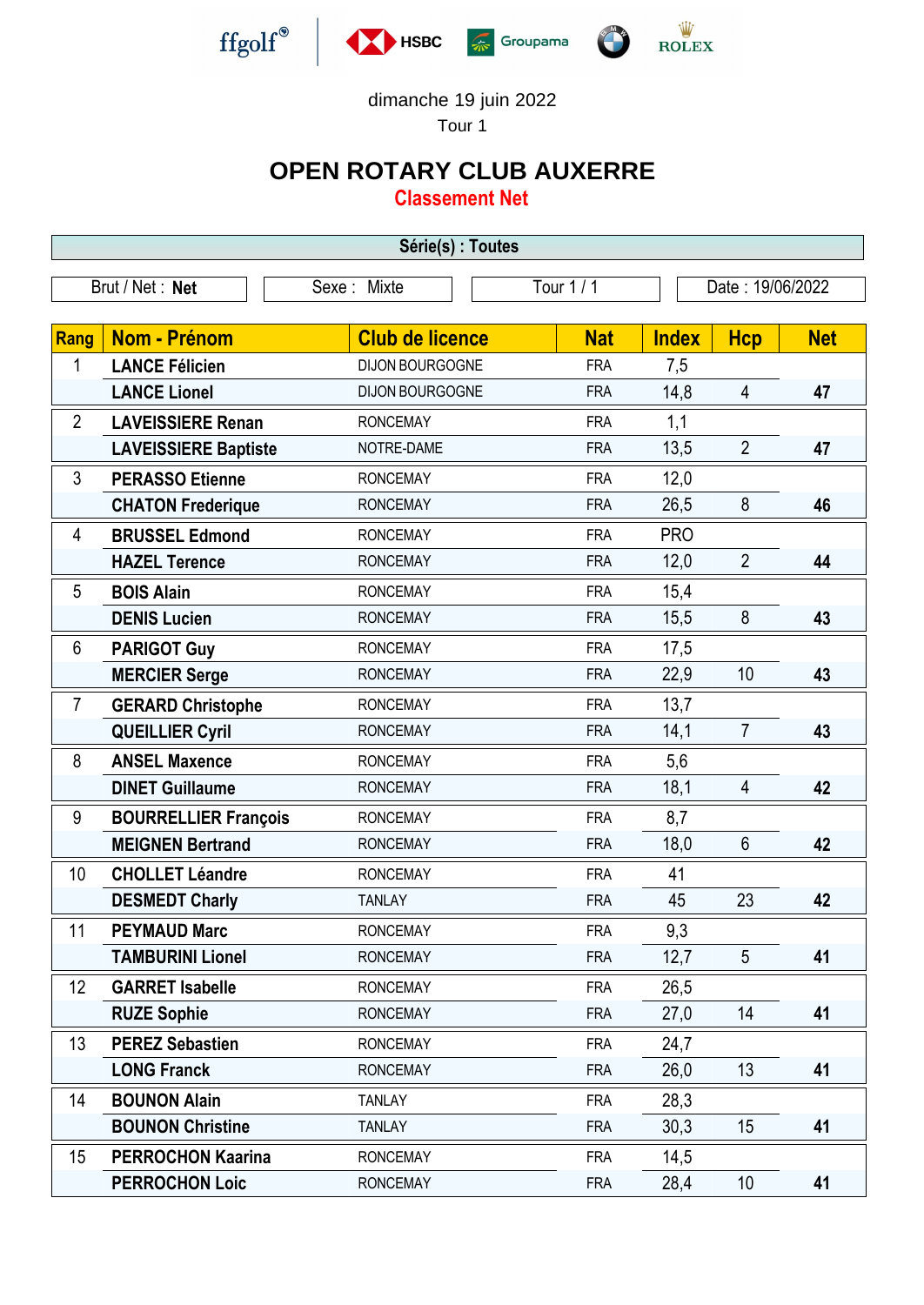| <b>Rang</b> | <b>Nom - Prénom</b>             | <b>Club de licence</b> | <b>Nat</b> | <b>Index</b> | <b>Hcp</b>     | <b>Net</b> |
|-------------|---------------------------------|------------------------|------------|--------------|----------------|------------|
| 16          | <b>BERARDO Rémi</b>             | <b>RONCEMAY</b>        | <b>FRA</b> | 9,8          |                |            |
|             | <b>BELVAL Ralph</b>             | <b>RONCEMAY</b>        | <b>FRA</b> | 10,5         | 5              | 41         |
| 17          | <b>CAVAILLES Clara</b>          | <b>RONCEMAY</b>        | <b>FRA</b> | 12,6         |                |            |
|             | <b>GUIDEZ Quentin</b>           | <b>RONCEMAY</b>        | <b>FRA</b> | 13,1         | $\overline{7}$ | 41         |
| 18          | <b>DE LIZASO Alexis</b>         | <b>RONCEMAY</b>        | <b>FRA</b> | 11,3         |                |            |
|             | <b>DE LIZASO Philippe</b>       | <b>RONCEMAY</b>        | <b>FRA</b> | 21,3         | $\overline{7}$ | 40         |
| 19          | <b>COUDRAY Didier</b>           | <b>RONCEMAY</b>        | <b>FRA</b> | 28,2         |                |            |
|             | <b>LEGER David</b>              | <b>RONCEMAY</b>        | <b>FRA</b> | 30,3         | 15             | 40         |
| 20          | <b>DUBOIS Baptiste</b>          | <b>RONCEMAY</b>        | <b>FRA</b> | 11,3         |                |            |
|             | <b>WOJAS Anthony</b>            | BOURGOGNE-F.-COMTE     | <b>FRA</b> | 14,8         | 6              | 40         |
| 21          | <b>LOUIS Guillaume</b>          | BOURGOGNE-F.-COMTE     | <b>FRA</b> | 14,9         |                |            |
|             | <b>SANCHEZ Tony</b>             | BOURGOGNE-F.-COMTE     | <b>FRA</b> | 35,4         | 11             | 39         |
| 22          | <b>PICHLY Didier</b>            | <b>RONCEMAY</b>        | <b>FRA</b> | 9,3          |                |            |
|             | <b>PICHLY Alexandre</b>         | 4 ARPENTS              | <b>FRA</b> | 41           | 9              | 39         |
| 23          | <b>LOURDIN Michel</b>           | <b>RONCEMAY</b>        | <b>FRA</b> | 20,5         |                |            |
|             | <b>ARNAUD PATRICK</b>           |                        |            | 54           | 16             | 39         |
| 24          | <b>NAESS Dag Halvor</b>         | <b>RONCEMAY</b>        | <b>FRA</b> | 16,4         |                |            |
|             | <b>NAESS Solange</b>            | VALESCURE              | <b>FRA</b> | 54           | 14             | 39         |
| 25          | <b>OUMEDJKANE Michael</b>       | <b>RONCEMAY</b>        | <b>FRA</b> | 19,6         |                |            |
|             | <b>VIGNET Rachel</b>            | <b>RONCEMAY</b>        | <b>FRA</b> | 21,5         | 10             | 39         |
| 26          | <b>LAPERT Philippe</b>          | <b>TANLAY</b>          | <b>FRA</b> | 17,0         |                |            |
|             | <b>CAMU Laurent</b>             | <b>TANLAY</b>          | <b>FRA</b> | 18,0         | 9              | 38         |
| 27          | <b>BAZEROLLES Benoit</b>        | <b>TANLAY</b>          | <b>FRA</b> | 33,9         |                |            |
|             | <b>CAMPOY Eric</b>              | <b>TANLAY</b>          | <b>FRA</b> | 44           | 20             | 37         |
| 28          | <b>GOMAR Norbert</b>            | <b>RONCEMAY</b>        | <b>FRA</b> | 28,5         |                |            |
|             | <b>DESMOUSSEAUX Annie</b>       | <b>RONCEMAY</b>        | <b>FRA</b> | 30,0         | 15             | 36         |
| 29          | <b>BETTE Jean Marie</b>         | <b>RONCEMAY</b>        | <b>FRA</b> | 33,0         |                |            |
|             | <b>MANOURY-BETTE Christine</b>  | <b>RONCEMAY</b>        | <b>FRA</b> | 43           | 19             | 36         |
| 30          | <b>GARRET Thierry</b>           | <b>RONCEMAY</b>        | <b>FRA</b> | 15,1         |                |            |
|             | <b>FORNASARI Frédéric</b>       | <b>RONCEMAY</b>        | <b>FRA</b> | 21,3         | 9              | 36         |
| 31          | <b>DUBOIS Jacky</b>             | <b>RONCEMAY</b>        | <b>FRA</b> | 28,5         |                |            |
|             | <b>ROUSSEAU Marie Christine</b> | <b>RONCEMAY</b>        | <b>FRA</b> | 38           | 17             | 36         |
| 32          | <b>COJAN Dominique</b>          | <b>RONCEMAY</b>        | <b>FRA</b> | 22,9         |                |            |
|             | <b>MAZET-BERKROUBER Helene</b>  | <b>RONCEMAY</b>        | <b>FRA</b> | 43           | 15             | 36         |
| 33          | <b>VANHOENACKERE Françoise</b>  | <b>RONCEMAY</b>        | <b>FRA</b> | 30,1         |                |            |
|             | <b>RIVET Josette</b>            | <b>RONCEMAY</b>        | <b>FRA</b> | 44           | 18             | 35         |
| 34          | <b>JACOB Fréderic</b>           | DIJON BOURGOGNE        | <b>FRA</b> | 21,8         |                |            |
|             | <b>DUJARDIN Donatienne</b>      | DIJON BOURGOGNE        | <b>FRA</b> | 37           | 14             | 35         |
| 35          | <b>DUJARDIN Michael</b>         | DIJON BOURGOGNE        | <b>FRA</b> | 24,7         |                |            |
|             | <b>DUJARDIN Max</b>             | DIJON BOURGOGNE        | <b>FRA</b> | 38           | 15             | 34         |